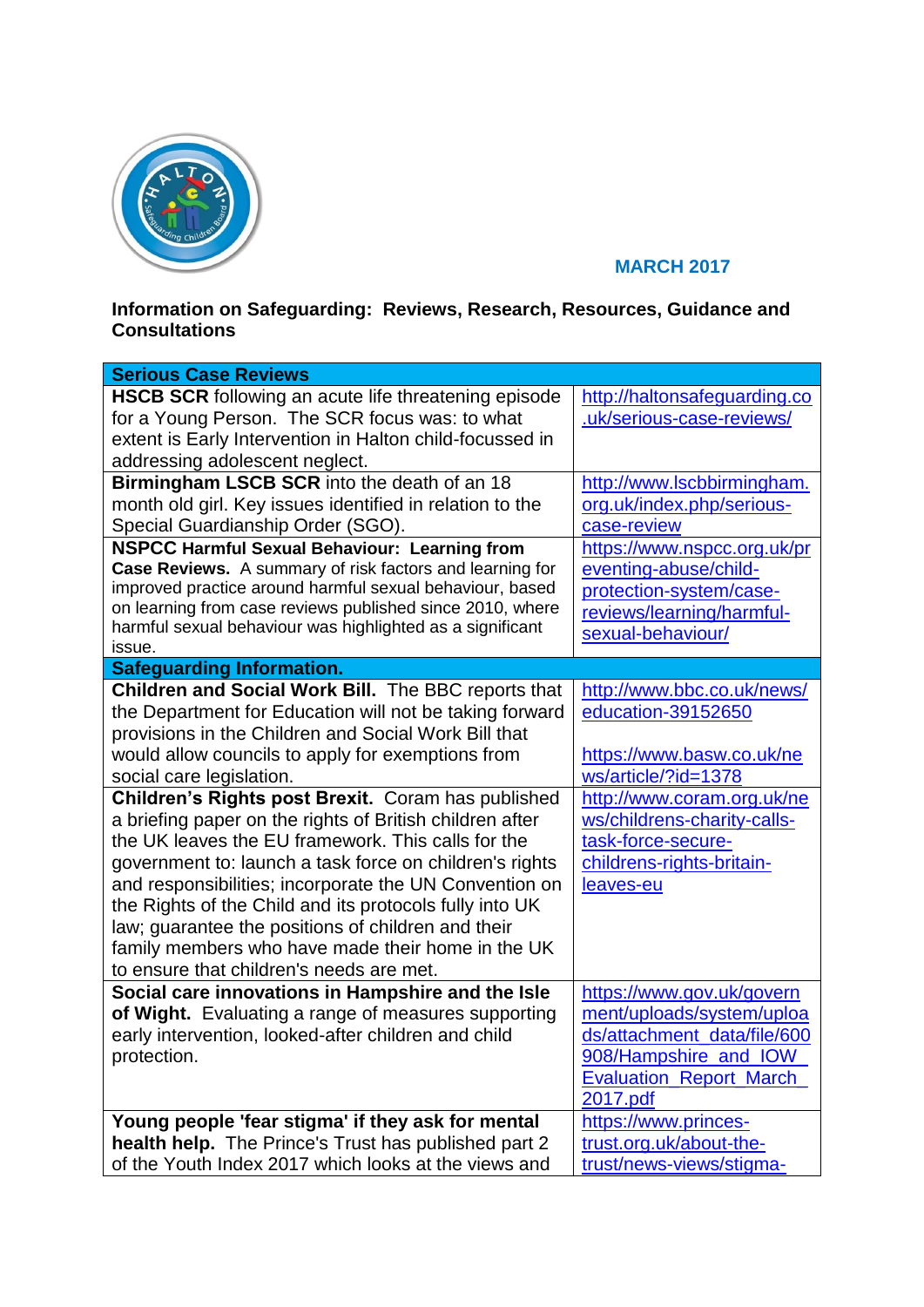| outlooks of young people aged 16 to 25 in the UK.<br>Findings from an online survey of 2,215 young people<br>conducted by YouGov include: 78% of young people<br>think there is a stigma attached to mental health<br>issues; 24% of young people would not confide in<br>someone if they thought they were experiencing a<br>mental health problem; 56% of young people who said                                                                                                                                                                                                                                        | young-people-talking-<br>about-mental-health                                                                                 |
|--------------------------------------------------------------------------------------------------------------------------------------------------------------------------------------------------------------------------------------------------------------------------------------------------------------------------------------------------------------------------------------------------------------------------------------------------------------------------------------------------------------------------------------------------------------------------------------------------------------------------|------------------------------------------------------------------------------------------------------------------------------|
| they have experienced a mental health problem didn't                                                                                                                                                                                                                                                                                                                                                                                                                                                                                                                                                                     |                                                                                                                              |
| believe in themselves when they were at school.                                                                                                                                                                                                                                                                                                                                                                                                                                                                                                                                                                          |                                                                                                                              |
| Childhood adversity and risk of suicidal behaviour.<br>Samaritans has published the Dying from Inequality<br>report looking at socioeconomic disadvantage and<br>suicidal behaviour. Findings from the UK-wide<br>research shows that: experiences of childhood<br>adversity increase the risk of suicidal behaviour,<br>especially among those who are socioeconomically<br>disadvantaged; and unemployment is more likely<br>among those who have adverse childhood<br>experiences, particularly men who have experienced                                                                                              | http://www.samaritans.org/<br>dying-from-inequality/report                                                                   |
| childhood sexual abuse.                                                                                                                                                                                                                                                                                                                                                                                                                                                                                                                                                                                                  |                                                                                                                              |
| <b>Children in Mental Health Hospitals.</b> The National<br>Autistic Society (NAS) and Young Minds launch new<br>campaign Always after a survey found that more than<br>half of parents with children in mental health hospitals<br>in England do not feel their child's mental health<br>improved while they were in care.                                                                                                                                                                                                                                                                                              | http://www.autism.org.uk/ge<br>t-involved/media-<br>centre/news/2017-02-27-<br>always-campaign.aspx                          |
| Deprivation of Liberty safeguards replacement.<br>The Law Commission has published its final report and<br>draft legislation for a new system to replace the<br>Deprivation of Liberty safeguards for England and<br>Wales. Recommendations include: widening the scope<br>to cover 16 and 17 year olds and planned moves<br>between settings.                                                                                                                                                                                                                                                                           | http://www.communitycare.<br>co.uk/2017/03/13/law-<br>commission-reveals-<br>deprivation-liberty-<br>safeguards-replacement/ |
| <b>Rethinking 'did not attend'. Nottingham City</b><br>Safeguarding Children Board has produced a short<br>video animation to encourage practitioners to identify<br>children as 'Was Not Brought' as opposed to 'Did Not<br>Attend' (DNA) when referring to them not being<br>presented at medical appointments. The NSPCC<br>thematic briefing on learning from case reviews for the<br>health sector finds that the DNA category does not<br>recognise the real issue which is children not being<br>taken to appointments, a potential indicator of neglect.<br>Children in poorest areas more likely to enter care. | https://www.youtube.com/w<br>atch?v=EfxnqkAR3B4<br>http://nuffieldfoundation.org                                             |
| The Nuffield Foundation reports on the Child Welfare<br>Inequality project, which was carried out by seven<br>universities across the UK. An analysis of data on<br>more than 35,000 children who were either looked<br>after or on a child protection plan in March 2015 has                                                                                                                                                                                                                                                                                                                                            | /news/uk-wide-study-<br>shows-huge-postcode-<br>disparity-proportion-<br>children-care                                       |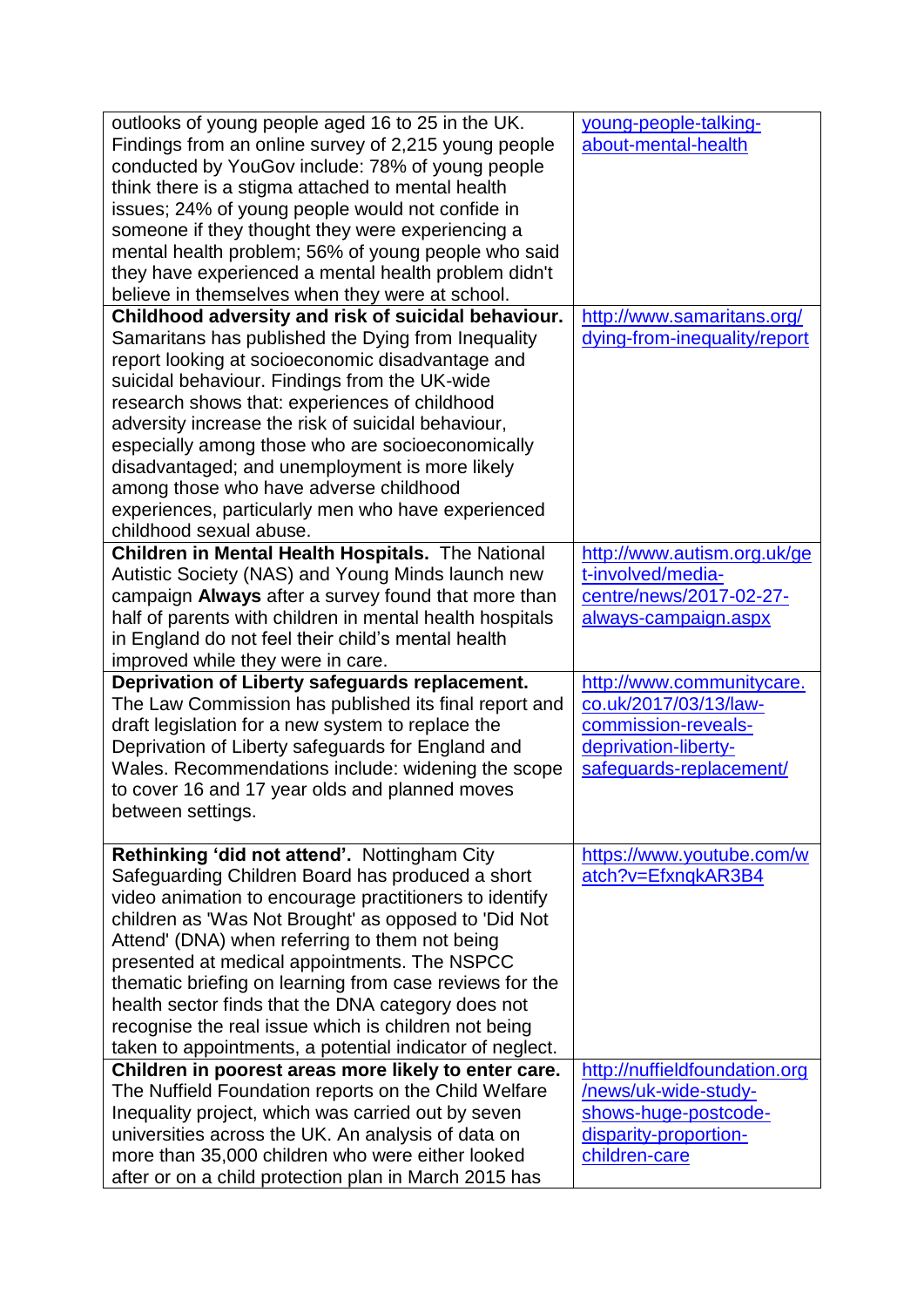| found: children in the most deprived 10% of<br>neighbourhoods in the UK are at least 10 times more<br>likely to be in care than children in the least deprived<br>10%; around one in 60 children is in care in England's<br>most deprived neighbourhoods, compared with one in<br>660 in the least deprived area; in all countries children<br>are over-represented in the most deprived 20% of<br>neighbourhoods, particularly so in Northern Ireland; in<br>the most deprived neighbourhoods in England rates of<br>children in care were five times higher for white<br>children than for Asian children and 75% higher than<br>for black children. |                                                                                                                                                                                        |
|--------------------------------------------------------------------------------------------------------------------------------------------------------------------------------------------------------------------------------------------------------------------------------------------------------------------------------------------------------------------------------------------------------------------------------------------------------------------------------------------------------------------------------------------------------------------------------------------------------------------------------------------------------|----------------------------------------------------------------------------------------------------------------------------------------------------------------------------------------|
| Fostering in England. Ofsted has published statistics<br>on fostering in England for the period 1 April 2015 to<br>31 March 2016. Figures show that: there were 51,805<br>children and young people in placement on 31 March<br>2016; there were 1,725 (3%) children and young<br>people in foster care considered to be at risk of child<br>sexual exploitation; 40% of children at risk of child<br>sexual exploitation had at least one missing incident,<br>compared to 5% of children not at risk; and the number<br>of care leavers who stayed living with their former<br>foster carers increased to 2,190.                                     | https://www.gov.uk/govern<br>ment/statistics/fostering-in-<br>england-1-april-2015-to-31-<br>march-2016                                                                                |
| Teenager removed from carers' without notice.<br>Social workers moved a vulnerable Essex teen from<br>her aunt and uncle's care without any warning, the<br>Local Government Ombudsman (LGO) said.<br>Following some disagreements with her relatives, the<br>girl contacted social workers saying she no longer<br>wanted to live with her family. Social workers then<br>made the decision to take the girl straight from school<br>to new carers, without first considering ways of<br>supporting her current placement with her relatives,<br>and without telling either the aunt and uncle or the girl<br>that this would happen.                 | http://www.lgo.org.uk/infor<br>mation-<br>centre/news/2017/mar/teen<br>ager-removed-from-foster-<br>parents-without-notice-by-<br>essex-county-council                                 |
| Section 20 and Consent. An article in Community<br>Care looks at what the recent Court of Appeal ruling<br>that parental consent is not required to accommodate<br>children under section 20 arrangements means for<br>social work practice.                                                                                                                                                                                                                                                                                                                                                                                                           | http://www.communitycare.<br>co.uk/2017/03/02/what-<br>does-this-latest-section-20-<br>judgment-mean-for-social-<br>workers/?cmpid=NLC%7C<br>SCSC%7CSCNEW-2017-<br>0308%202%20March    |
| Contact after Adoption. Research in Practice (RiP)<br>has launched the Contact after adoption website<br>containing open access resources for practitioners.<br>Topics covered include: planning and reviewing<br>contact plans; supporting birth relatives; listening to<br>children; and letterbox contact.                                                                                                                                                                                                                                                                                                                                          | https://www.rip.org.uk/news<br>-and-views/latest-<br>news/contact-after-<br>adoption/?utm_content=buf<br>ferd1134&utm_medium=so<br>cial&utm_source=twitter.co<br>m&utm_campaign=buffer |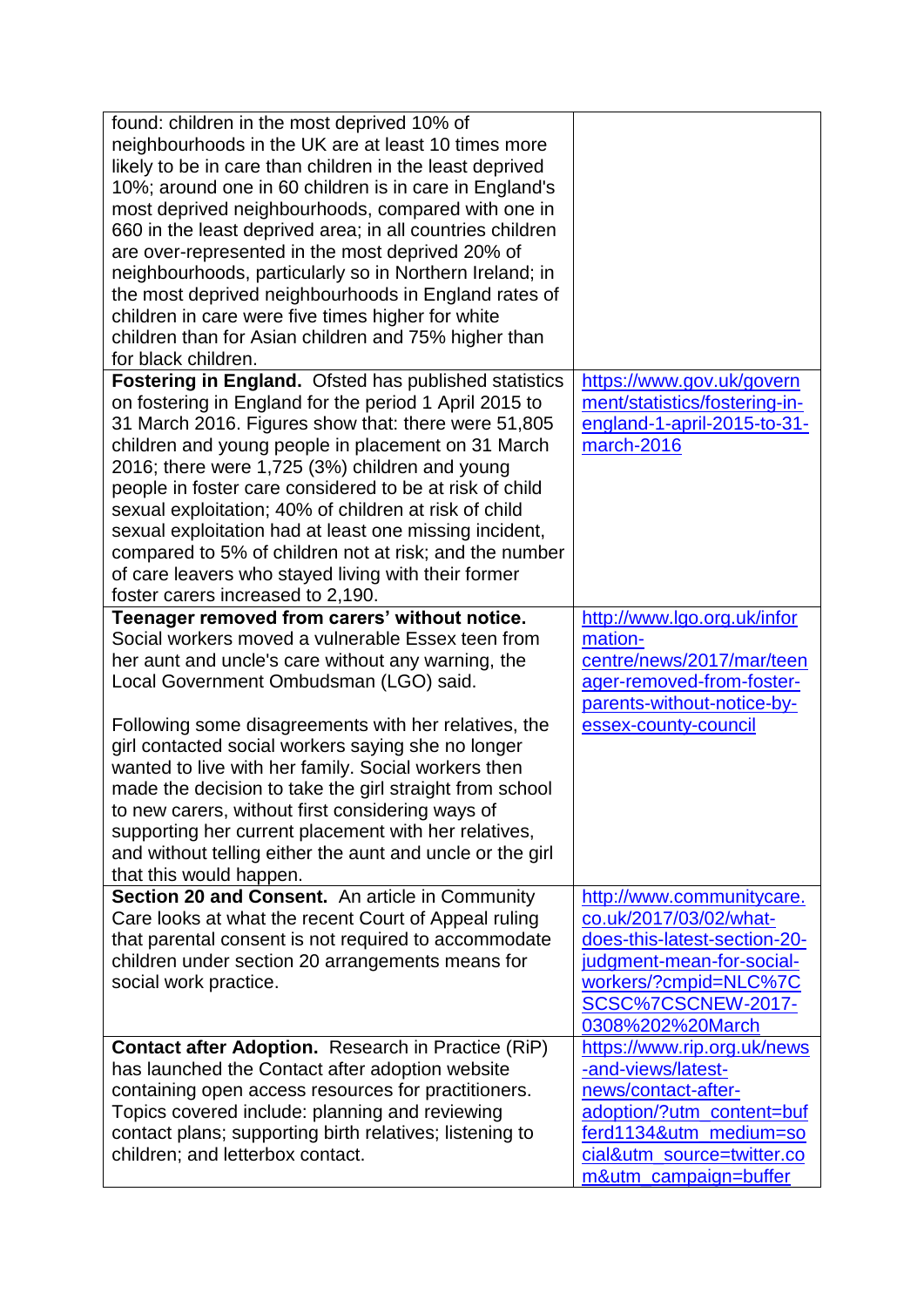| Missing children data. The National Crime Agency                                                           | <b>UK Missing persons</b>                     |
|------------------------------------------------------------------------------------------------------------|-----------------------------------------------|
| has published the UK missing persons' data report for                                                      | bureau: missing persons                       |
| the period 2015/2016. Figures show that: children                                                          | data report (PDF)                             |
| accounted for 60% of missing incidents (125,084,                                                           |                                               |
| compared with 82,106 adults); of the children reported                                                     |                                               |
| missing: 93% were aged 12-17 years with nearly two                                                         |                                               |
| thirds (58%; 72,818) aged 15-17 years old, of which                                                        |                                               |
| 62% (41,378) were girls; 59% of the missing children                                                       |                                               |
| incidents are attributable to repeat missing episodes.                                                     |                                               |
| Child sexual exploitation: definition and guide for                                                        | https://www.gov.uk/govern                     |
| practitioners. This guidance replaces the 2009                                                             | ment/publications/child-                      |
| guidance 'Safeguarding children and young people                                                           | sexual-exploitation-                          |
| from sexual exploitation'.                                                                                 | definition-and-guide-for-                     |
|                                                                                                            |                                               |
|                                                                                                            | practitioners                                 |
| New research reveals young people's views on                                                               | http://www.addaction.org.uk                   |
| new psychoactive substances. Addaction                                                                     | /news/new-research-                           |
| commissioned a research agency, TONIC, to conduct                                                          |                                               |
| an online survey and telephone interviews with young                                                       | reveals-young-                                |
| people to get their views on how and why they use                                                          | people%E2%80%99s-                             |
| NPS, and their thoughts about how services should                                                          | views-new-psychoactive-                       |
| engage and support young people on this issue.                                                             | substances                                    |
|                                                                                                            |                                               |
| <b>Children and Domestic Abuse. SafeLives has</b>                                                          | http://safelives.org.uk/practi                |
| published a practice blog on preventing further harm to                                                    | ce_blog/preventing-further-                   |
| children experiencing domestic abuse. Issues covered                                                       | harm-children-domestic-                       |
| include: how children are affected by domestic abuse;                                                      | abuse                                         |
| helping parents to recognise the impact of domestic                                                        |                                               |
| abuse on their children; and support for children and                                                      |                                               |
| the non-abusing parent.                                                                                    |                                               |
| Working together until women and children are                                                              | https://www.womensaid.org                     |
| safe. Women's Aid newsletter issue 4 Winter 2017                                                           | .uk/get-                                      |
| includes:                                                                                                  | involved/together/?bblinkid                   |
| <b>Femicide Census</b>                                                                                     | =39838412&bbemailid=327                       |
| Tech v Abuse: Working with young people                                                                    | 8299&bbejrid=233807796                        |
| <b>Controlling behaviour in relationships.</b> Research                                                    | http://www.refuge.org.uk/20                   |
| carried out by Avon in partnership with Refuge looking                                                     | 17/03/06/more-than-half-of-                   |
| at young people's experience of controlling behaviour                                                      | young-people-                                 |
| in relationships finds that: 56% of 16-25 year olds said                                                   | experiencing-controlling-                     |
| they have experienced controlling behaviours from a                                                        | behaviour-in-relationships/                   |
| partner; 49% said that experiencing these ongoing                                                          |                                               |
| behaviours made them feel intimidated, humiliated, or                                                      |                                               |
| worthless; girls felt most significantly affected (63% in                                                  |                                               |
| comparison to 34% of boys); and 39% of 16-21 year-                                                         |                                               |
| old girls think coercive and controlling behaviours in                                                     |                                               |
| relationships have become normalised because of the                                                        |                                               |
| amount of abuse they see in society and media.                                                             |                                               |
| Adults grooming children. The NSPCC highlights<br>figures from the Office for National Statistics, showing | https://www.nspcc.org.uk/w<br>hat-we-do/news- |
|                                                                                                            |                                               |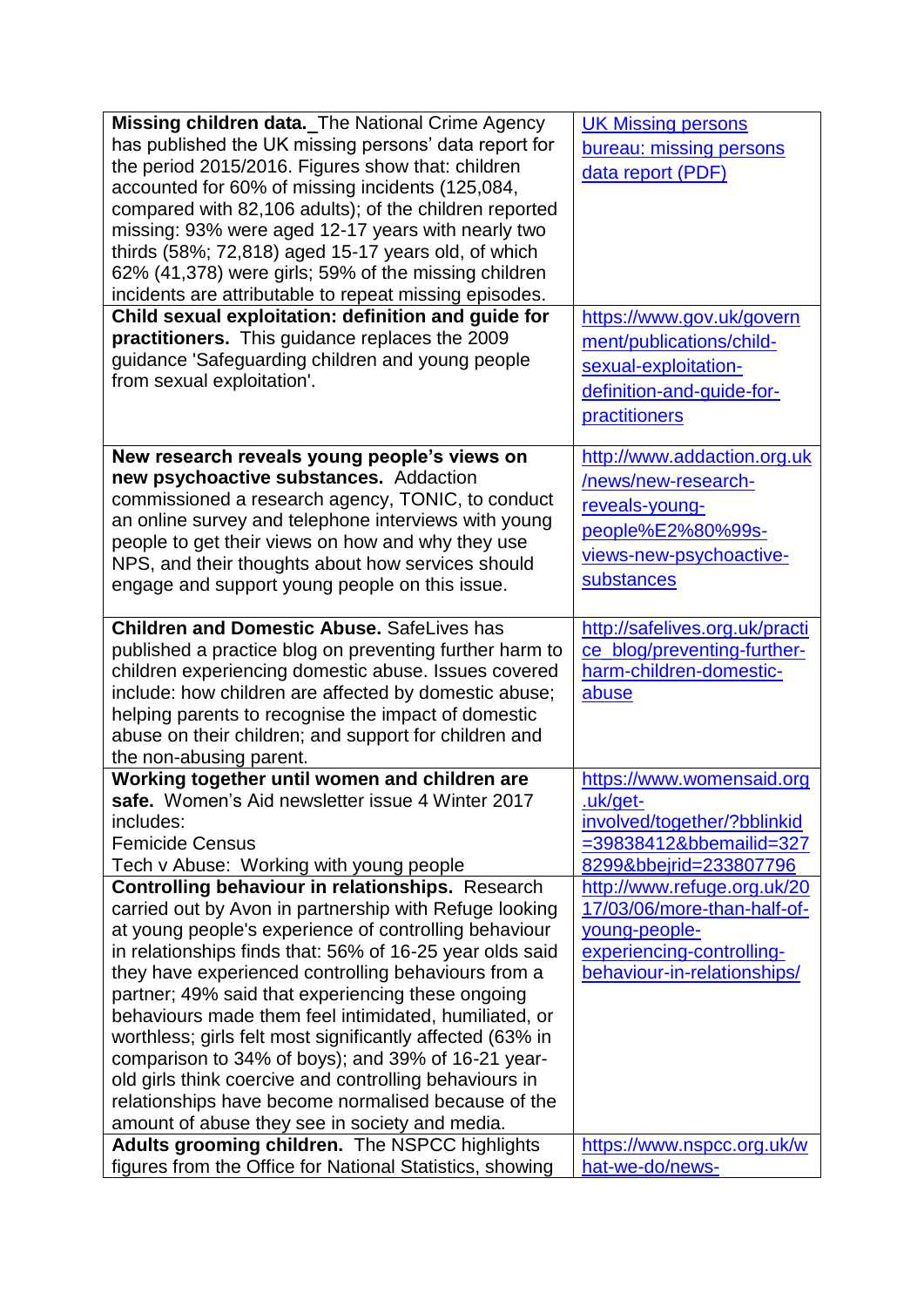| that the police recorded 1,122 offences of 'meeting a<br>child following sexual grooming' in the year to<br>September 2016. This has increased from 345 for the<br>year ending September 2011. The NSPCC is calling<br>for the government to enforce anti-grooming legislation<br>that makes it a criminal offence in England and Wales<br>for an adult to send sexually explicit messages to a<br>child under 16.                                                                                                                                                                                                                                                                                                                                                                                                                                                                                                                                       | opinion/adults-grooming-<br>children-still-not-illegal/                                                                                                                                               |
|----------------------------------------------------------------------------------------------------------------------------------------------------------------------------------------------------------------------------------------------------------------------------------------------------------------------------------------------------------------------------------------------------------------------------------------------------------------------------------------------------------------------------------------------------------------------------------------------------------------------------------------------------------------------------------------------------------------------------------------------------------------------------------------------------------------------------------------------------------------------------------------------------------------------------------------------------------|-------------------------------------------------------------------------------------------------------------------------------------------------------------------------------------------------------|
| New legislation for adults involved in sexual<br>communications with children. From 3 April, anyone<br>aged 18 or older who sends a child aged under 16<br>emails, text messages, letters or other forms of on- or<br>offline communication with sexual intent could be<br>prosecuted. Justice Secretary Elizabeth Truss said<br>mobile phones and social media had made children<br>more vulnerable to "those who prey on their innocence<br>and exploit their trust.'                                                                                                                                                                                                                                                                                                                                                                                                                                                                                  | http://www.cypnow.co.uk/cy<br>p/news/2003364/governme<br>nt-introduces-law-to-tackle-<br>sexual-communications-to-<br>children                                                                        |
| Number of child sexual abuse claims<br>overwhelming police. The National Police Chiefs'<br>Council (NPCC) Lead for Child Protection has spoken<br>about the need to consider alternative approaches to<br>those who view indecent images of children but don't<br>pose a physical threat. Key points include: the police<br>service deals with an unprecedented volume of reports<br>of child sexual abuse and numbers are continuing to<br>rise; alternatives, such as rehabilitation and treatment<br>rather than prosecution for those who view low-level<br>indecent images but are assessed not to pose a threat<br>of physical rape or sexual abuse, could give police the<br>capacity to deal with the current scale and volume of<br>abuse and enable them to focus resources on<br>targeting those who are a danger to children. The chair<br>of the Home Affairs Committee has written a letter<br>asking for clarification on several points. | https://news.npcc.police.uk/<br>releases/the-scale-of-child-<br>sexual-abuse-means-we-<br>cannot-solely-prosecute-<br>our-way-out                                                                     |
| Interviewing men who pose a sexual risk. The<br>NSPCC's impact and evidence series features a blog<br>by Emma Belton Associate Head of Evaluation at the<br>NSPCC offering advice about interviewing men who<br>pose a sexual risk to children. Tips include: reading up<br>on and speaking to colleagues who have carried out<br>similar interviews; finding out about the interviewee's<br>previous contact with the service; being clear about<br>what the interview will cover, sticking to the focus of<br>the interview and not hesitating to stop the interview if<br>necessary; having a clear process for reporting any<br>concerns; debriefing as soon as possible after the<br>interview.                                                                                                                                                                                                                                                     | https://www.nspcc.org.uk/s<br>ervices-and-<br>resources/impact-evidence-<br>evaluation-child-<br>protection/impact-and-<br>evidence-insights/tips-for-<br>interviewing-men-who-<br>pose-a-sexual-risk |
| <b>Internet Safety Strategy.</b> The Department for<br>Culture, Media and Sport has announced that work<br>has started on a new internet safety strategy for                                                                                                                                                                                                                                                                                                                                                                                                                                                                                                                                                                                                                                                                                                                                                                                             | https://www.gov.uk/govern<br>ment/news/government-<br>launches-major-new-drive-                                                                                                                       |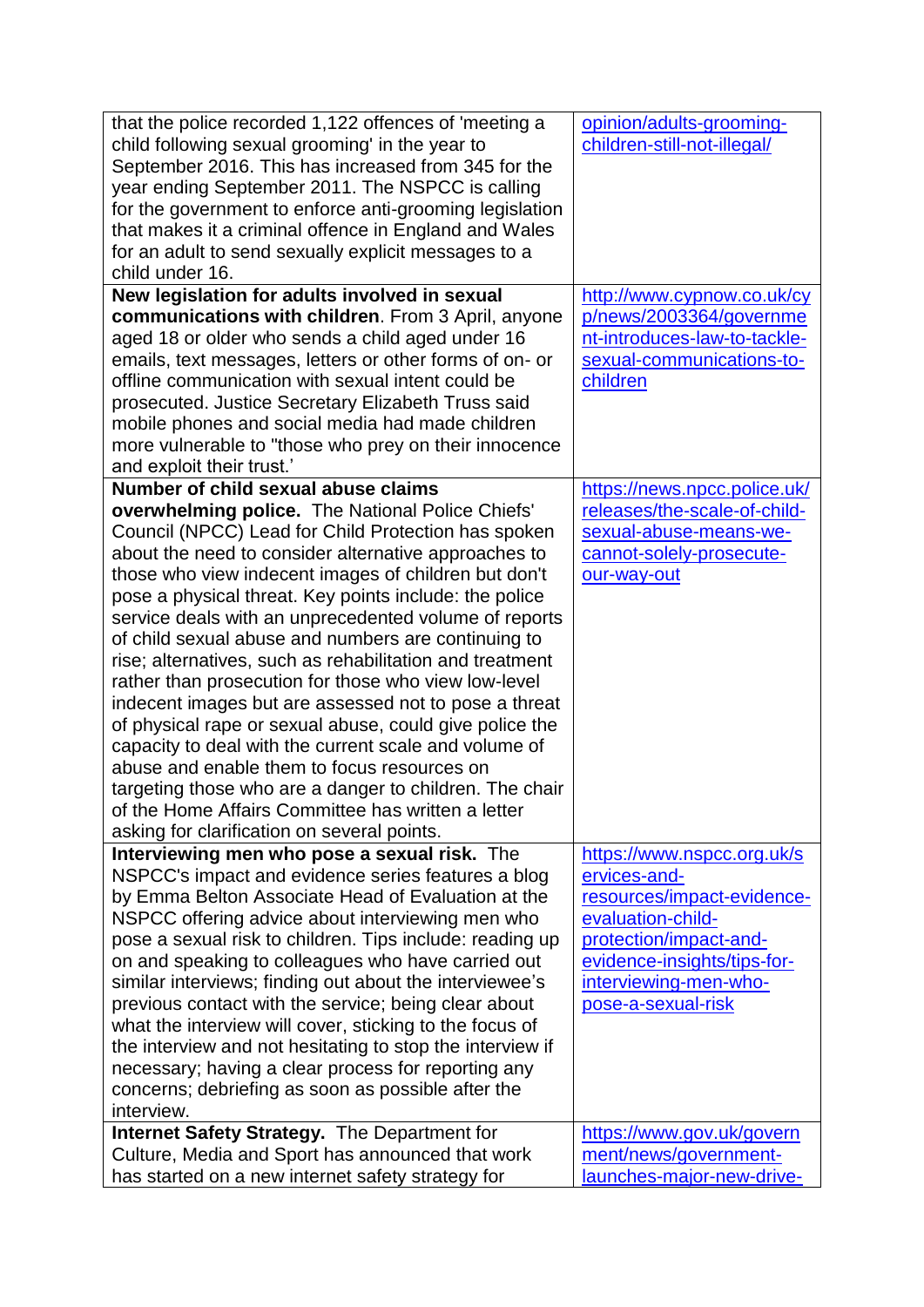| children and young people. Work will focus on four<br>main priorities: how to help young people help<br>themselves; helping parents face up to the dangers<br>and discuss them with children; industry's<br>responsibilities to society; and how technology can<br>help provide solutions.                                                                                                                                                                                                                                                                                                                                                   | on-internet-safety                                                                                                                                                                  |
|----------------------------------------------------------------------------------------------------------------------------------------------------------------------------------------------------------------------------------------------------------------------------------------------------------------------------------------------------------------------------------------------------------------------------------------------------------------------------------------------------------------------------------------------------------------------------------------------------------------------------------------------|-------------------------------------------------------------------------------------------------------------------------------------------------------------------------------------|
| Facebook and other providers must act<br>responsibly and protect children. Responding to a<br>BBC investigation into Facebook's failure to remove<br>inappropriate images of children, Children's<br>Commissioner for England, Anne Longfield said: "It is<br>totally unacceptable that Facebook does not remove<br>sexualised imagery of children immediately. They, like<br>other social media companies and internet providers,<br>have a duty to protect children from harm and must<br>make sure that they do so."                                                                                                                      | http://www.childrenscommi<br>ssioner.gov.uk/news/facebo<br>ok-and-other-social-media-<br>providers-must-act-<br>responsibly-and-protect-<br>children                                |
| Disabled Children in England. The Council for<br>Disabled Children and the True Colours Trust have<br>published a report looking at the needs of the<br>estimated 73,000 school children with complex needs<br>in England. Findings include: abuse or neglect was the<br>main social care need for 18% of children in need with<br>a disability needing support; 2,250 children and young<br>people were looked after due to their disability at<br>March 2015; and during the year ending February<br>2016 there were 430 mental health inpatients with<br>learning disabilities and/or autistic spectrum disorders<br>aged under 18 years. | https://councilfordisabledchi<br>Idren.org.uk/news-<br>opinion/news/numbers-<br>children-complex-needs-<br>50-2004                                                                  |
| New approach to working with disabled children<br>and their families. The Supporting Change in<br>Partnership (SCIP) programme in Cornwall is a<br>strengths-based, solution-focused, early intervention<br>model to support disabled children, young people and<br>families, originally developed through the Social Care<br>Innovation Programme.                                                                                                                                                                                                                                                                                          | https://www.rip.org.uk/news<br>-and-views/blog/supporting-<br>change-in-partnership/                                                                                                |
| School transport policy changes causing upheaval<br>for increasing numbers of children. Changes to<br>councils' transport policies are having an increasing<br>effect on children trying to get to school, according to a<br>report released by the Local Government Ombudsman<br>(LGO). The Ombudsman is upholding more<br>complaints from parents and carers who need to find<br>alternative ways to get their children to school when<br>councils change their policies, or the way they apply<br>them.                                                                                                                                   | http://www.lgo.org.uk/infor<br>mation-<br>centre/news/2017/mar/scho<br>ol-transport-policy-<br>changes-causing-upheaval-<br>for-increasing-numbers-of-<br>children-according-to-Igo |
| <b>Complaints from Young People in Custody.</b> The<br>Prisons and Probation Ombudsman (PPO) has<br>published lessons learned from an investigation into<br>complaints made by young people aged under 21 in<br>custody in England and Wales. Figures show that                                                                                                                                                                                                                                                                                                                                                                              | http://www.ppo.gov.uk/youn<br>g-people-in-custody-make-<br>few-formal-complaints-but-<br>some-are-serious-says-<br>ombudsman/                                                       |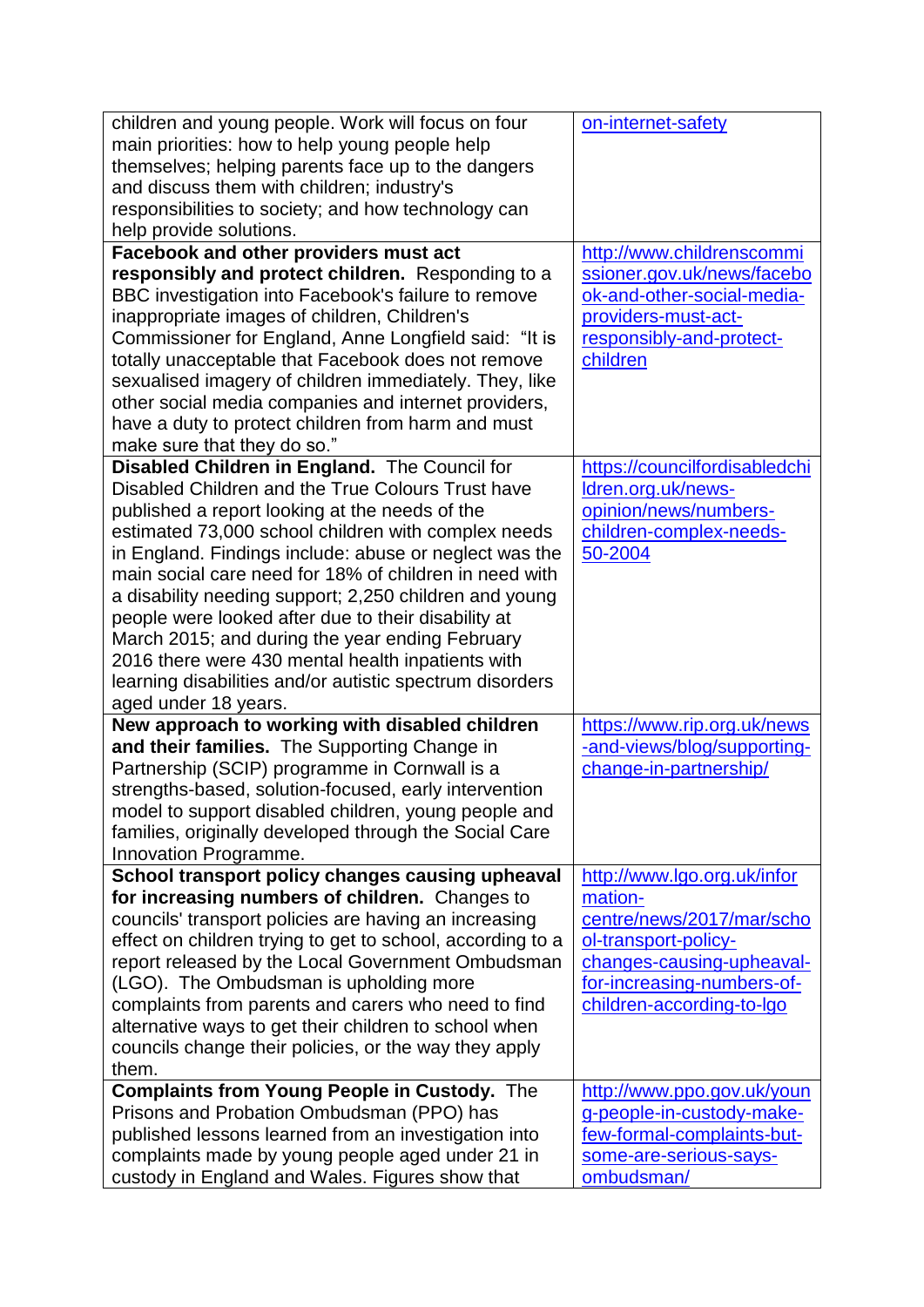| complaints from young people under 21 make up a<br>disproportionately small proportion of complaints from<br>people in custody. The 278 complaints made by young<br>people, between April 2011 and September 2016,<br>included a higher proportion about staff behaviour,<br>home detention curfew and adjudications compared<br>with the adult prison population. Recommendations<br>include the need for fair, consistent and effective<br>approaches to modifying attitudes and behaviour.                                                                                                                                                                                                                                                                                                |                                                                                                                                                                                            |
|----------------------------------------------------------------------------------------------------------------------------------------------------------------------------------------------------------------------------------------------------------------------------------------------------------------------------------------------------------------------------------------------------------------------------------------------------------------------------------------------------------------------------------------------------------------------------------------------------------------------------------------------------------------------------------------------------------------------------------------------------------------------------------------------|--------------------------------------------------------------------------------------------------------------------------------------------------------------------------------------------|
| Guidelines for sentencing young people. The<br>Sentencing Council has published guidelines on<br>sentencing children and young people. This covers<br>overarching principles; guidelines for sexual offences;<br>guidelines for robbery. Factors affecting the welfare of<br>a young person which courts should be alert to<br>include: mental health problems; vulnerability to self-<br>harm; the effects of experiencing loss, neglect and<br>abuse. It is highlighted that the approach to sentencing<br>should be focused on the child, rather than the<br>offence.                                                                                                                                                                                                                     | https://www.sentencingcou<br>ncil.org.uk/news/item/sente<br>ncing-council-publishes-<br>new-guidelines-on-<br>sentencing-children-and-<br>young-people-and-<br>offenders-who-plead-guilty/ |
| <b>BASW response to revision of statutory guidance</b><br>on care of unaccompanied asylum seeking and<br>trafficked children. In a response to the Department<br>for Education (DfE) consultation on the revision of<br>statutory guidance on the care of unaccompanied<br>asylum seeking and trafficked children, BASW's<br>Asylum, Immigration and Trafficking Group, a sub<br>group of the Policy Ethics and Human Rights<br>Committee (PEHR), highlights the gap between good<br>practice guidelines and the reality of the work.<br>The response also makes clear children should be<br>viewed as children first and asylum seekers second<br>and both the spirit and letter of the United Nations<br>Convention on the Rights of the Child (UNCRC) should<br>be honoured at all times. | https://www.basw.co.uk/ne<br>ws/article/?id=1392                                                                                                                                           |
| High Court rules young asylum seekers must be<br>properly housed. In S v London Borough of Croydon,<br>Croydon Council disputed a young asylum seeker's<br>claim to be an unaccompanied minor from Iraq. They<br>placed him in adult accommodation, stating that they<br>did not have a duty to put him in child-appropriate<br>housing until he was assessed and confirmed to be a<br>child. The Commission, who intervened in this case,<br>welcome the High Court ruling that those claiming<br>asylum as children should be housed as such until the<br>completion of a legal age assessment.<br><b>Unaccompanied child migrants.</b> The Home Affairs                                                                                                                                   | https://www.equalityhumanr<br>ights.com/en/our-<br>work/news/high-court-rules-<br>young-asylum-seekers-<br>must-be-housed-properly<br>http://www.parliament.uk/bu                          |
| Committee has published an interim report on<br>unaccompanied child migrants, in response to the                                                                                                                                                                                                                                                                                                                                                                                                                                                                                                                                                                                                                                                                                             | siness/committees/committ<br>ees-a-z/commons-                                                                                                                                              |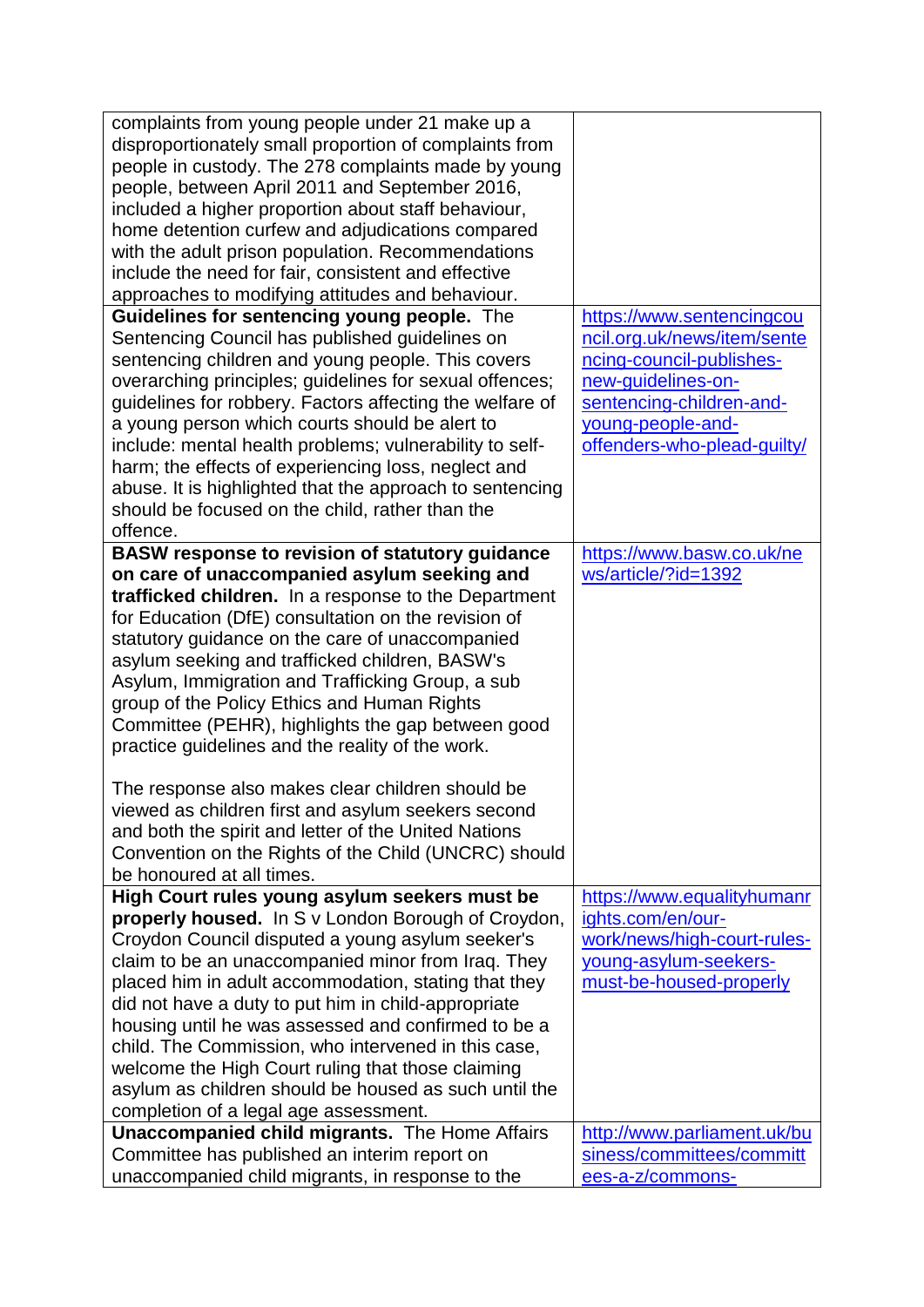| Government's announcement that it intends to limit the<br>number of children who will be accepted into Britain<br>under section 67 of the Immigration Act (the Dubs<br>Amendment). Recommendations for Government to<br>carry out before any changes are made to the Dubs<br>scheme include: consult the Independent Anti-Slavery<br>Commissioner on his assessment of the likely impact<br>of the proposed changes on the scale of trafficking of<br>unaccompanied children; clarify the capacity of local<br>authorities to take further unaccompanied asylum-<br>seeking children in the 2017-18 financial year. | select/home-affairs-<br>committee/news-<br>parliament-2015/child-<br>migrants-report-published-<br>$16 - 17/$                                                     |
|---------------------------------------------------------------------------------------------------------------------------------------------------------------------------------------------------------------------------------------------------------------------------------------------------------------------------------------------------------------------------------------------------------------------------------------------------------------------------------------------------------------------------------------------------------------------------------------------------------------------|-------------------------------------------------------------------------------------------------------------------------------------------------------------------|
| Council fails to inform agencies when mother<br>removes her children from the UK without father's<br><b>consent.</b> A council which failed to alert border<br>agencies when a mother took her children to Australia<br>without their father's consent, has been asked by the<br>Local Government Ombudsman (LGO) to pay the<br>father's expenses to return them.                                                                                                                                                                                                                                                   | http://www.lgo.org.uk/infor<br>mation-<br>centre/news/2017/mar/som<br>erset-council-fails-to-<br>inform-agencies-when-<br>mother-removes-her-<br>children-from-uk |
| Somerset County Council first became aware of the<br>family when the father visited council offices and called<br>on its services for help. He said he was unable to<br>work, and the mother, an Australian citizen, was now<br>unable to work because her visa had expired. Staff<br>raised concerns when he became agitated after he<br>was told he needed to make an appointment.                                                                                                                                                                                                                                |                                                                                                                                                                   |
| <b>Resources for Practitioners</b>                                                                                                                                                                                                                                                                                                                                                                                                                                                                                                                                                                                  |                                                                                                                                                                   |
| Initial family and friends care assessment: a good<br>practice guide. Offers best practice guidance to<br>practitioners on carrying out initial family and friends<br>care assessments (also known as viability<br>assessments).                                                                                                                                                                                                                                                                                                                                                                                    | https://www.frg.org.uk/imag<br>es/Viability Assessments/V<br>IABILITY-MASTER-COPY-<br><b>WHOLE-GUIDE.pdf</b>                                                      |
| <b>Eradicating Child Sexual Abuse. Online toolkit from</b><br>the Lucy Faithfull Foundation that aims to help                                                                                                                                                                                                                                                                                                                                                                                                                                                                                                       | http://ecsa.lucyfaithfull.org/                                                                                                                                    |
| professionals prevent the sexual abuse of children and<br>young people. Includes information on: understanding<br>child sexual abuse; solutions being used around the<br>world; public health approaches; creating a local<br>prevention strategy.                                                                                                                                                                                                                                                                                                                                                                  |                                                                                                                                                                   |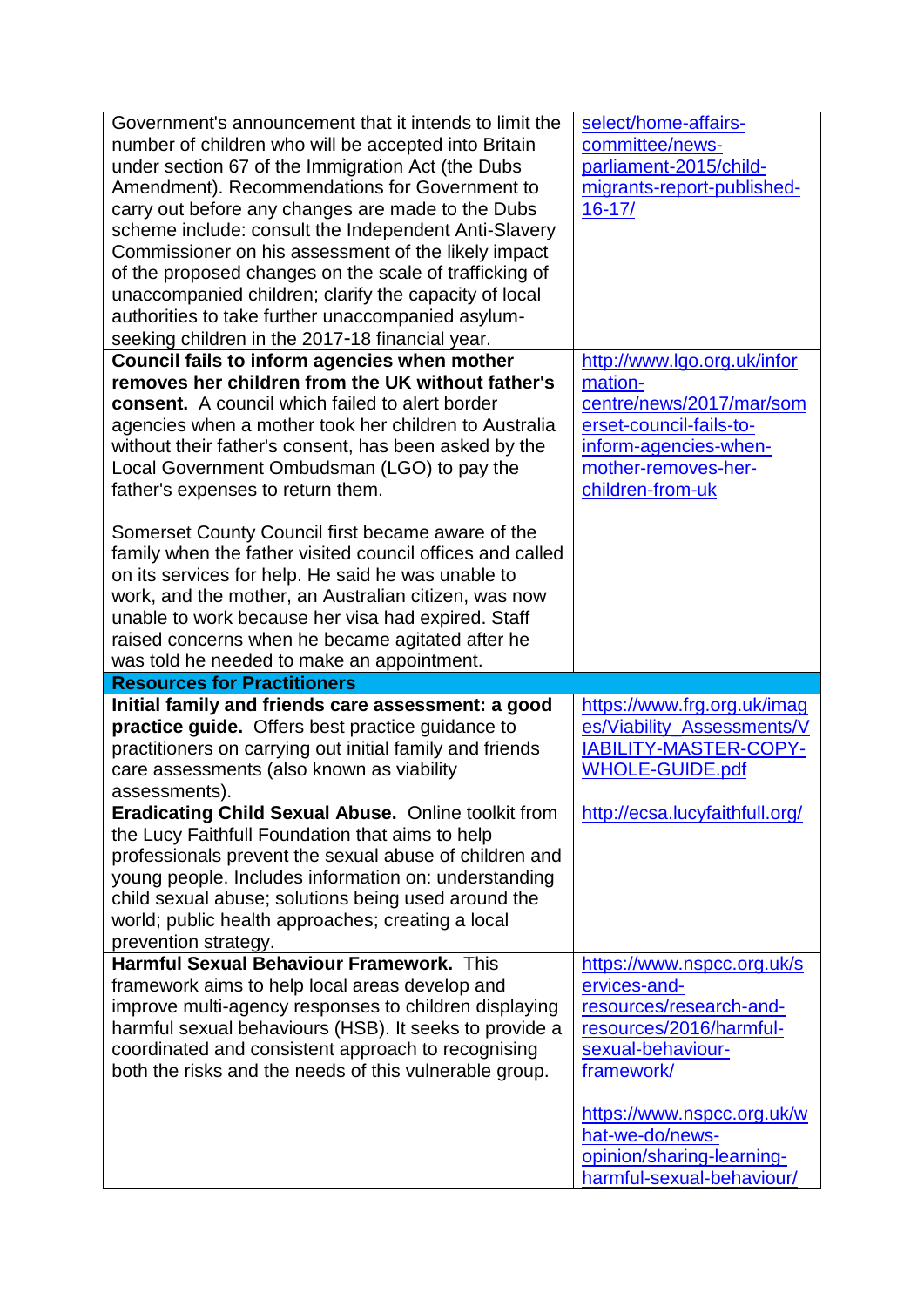| <b>Childline Launches Counselling App - For Me.</b>       | https://www.nspcc.org.uk/w    |
|-----------------------------------------------------------|-------------------------------|
| Childline has launched a new app providing                | hat-we-do/news-               |
| counselling to young people in the UK and Channel         | opinion/childline-launches-   |
| Islands through their smartphone. The app, named          | new-app/                      |
| 'For Me' and invented by four teenagers at Poynton        |                               |
| High in Cheshire, allows users to interact with all       |                               |
| Childline's online services including: 1-2-1 chat with a  |                               |
| counsellor; the 'Ask Sam' problem pages; and              |                               |
| entrance to their private 'locker', an area where they    |                               |
| have their own daily mood tracker and can write down      |                               |
| personal thoughts.                                        |                               |
| Young people's guide to making positive                   | https://www.nspcc.org.uk/s    |
| relationships matter. NSPCC Cymru has published           | ervices-and-                  |
| a free online toolkit to support young people in raising  | resources/research-and-       |
| awareness of gender inequalities, sexual harassment       | resources/2016/agenda-        |
| and violence. AGENDA, which was developed with            | young-peoples-guide-          |
| young people in 2016, includes a range of activities      | positive-relationships/       |
| and resources, and links to further information on        |                               |
| issues such as gender discrimination, sexual              |                               |
| exploitation, relationship violence, consent and street   |                               |
| harassment.                                               |                               |
| Supporting boys who have suicidal feelings. The           | https://www.nspcc.org.uk/w    |
| NSPCC reports on the number of boys who are               | hat-we-do/news-               |
| experiencing suicidal feelings. Although boys are 6       | opinion/childline-urges-      |
| times less likely than girls to talk to Childline         | boys-speak-out-suicidal-      |
| counsellors about suicidal thoughts, the suicide rate for | feelings                      |
| boys aged 10-19 was more than double that for girls in    |                               |
| 2015. A new Childline campaign, Tough to Talk, aims       |                               |
| to reassure boys that they aren't alone and encourage     |                               |
| them to speak out about problems. The short film          |                               |
| Things guys don't talk about has been launched to         |                               |
| promote the campaign.                                     |                               |
| Top Tips for professionals to support children and        | https://councilfordisabledchi |
| young people to participate in their EHC plan. All        | Idren.org.uk/help-            |
| of the top tips in this guide have been co-developed      | resources/resources/top-      |
| with disabled children and young people and those         | tips-professionals-support-   |
| with special educational needs. This document aims        | children-and-young-people-    |
| to:                                                       | participate-their-ehc-plan    |
| a) Raise awareness of the barriers children and young     |                               |
| people face when participating in their EHC plan;         |                               |
| b) Offer some advice and ideas to help eliminate those    |                               |
| barriers.                                                 |                               |
| When I Grow Up: facilitator's handbook. This              | https://www.mentalhealth.or   |
| handbook is designed to help teachers raise the           | g.uk/learning-                |
| aspirations and employment prospects of young             | disabilities/publications/whe |
| people with learning disabilities. The handbook was       | n-i-grow-up-wigu-             |
| developed with schools and pupils and includes            | handbook-teachers             |
| session plans and resources for 10 school workshops,      |                               |
| along with some family workshops.                         |                               |
| <b>Consultations and Feedback</b>                         |                               |